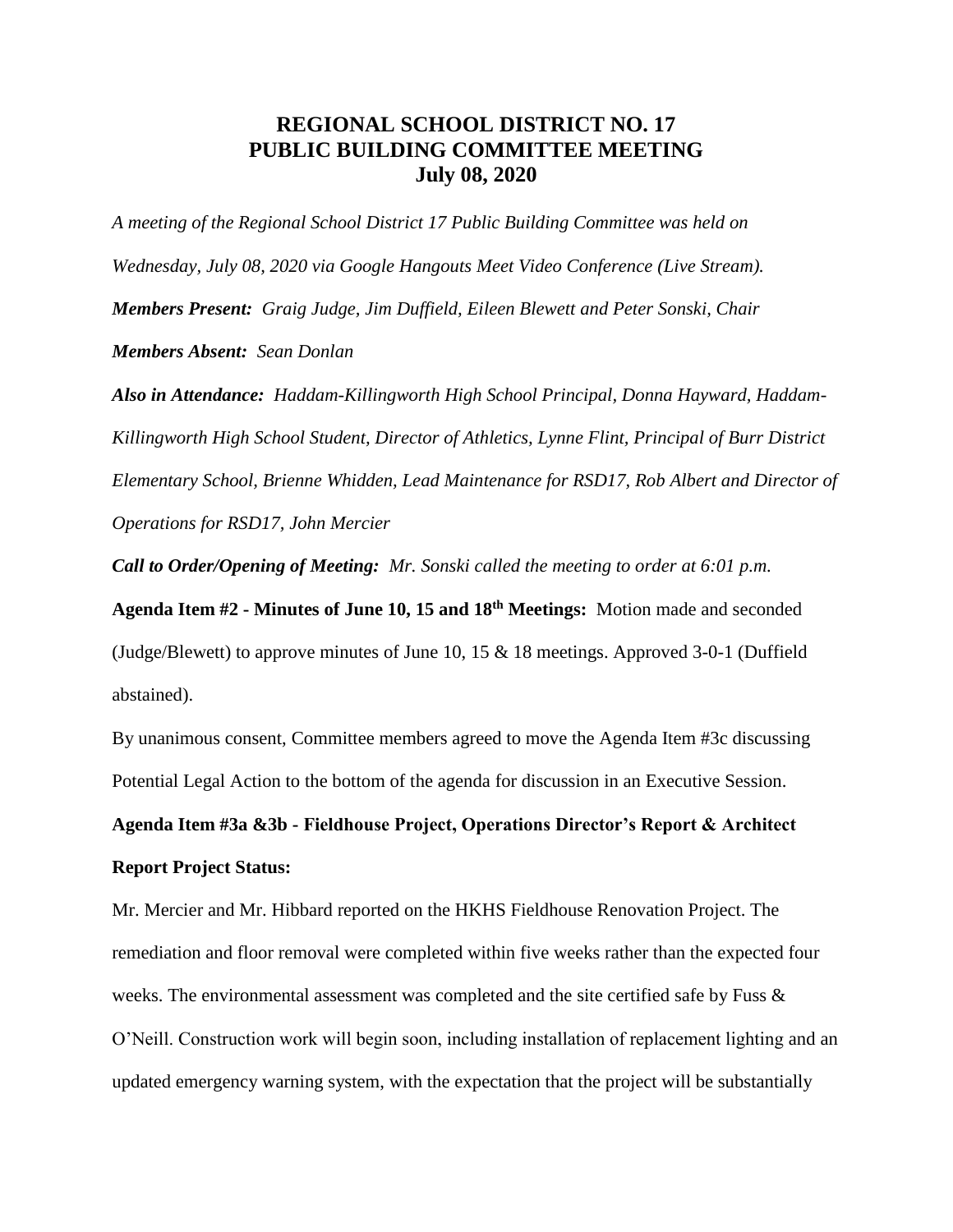completed and the gymnasium available for limited use by the opening of the 2020-21 Academic Year.

In the absence of James Marenzana of Friar Architecture, Mr. Mercier presented proposals from AES Remedial Contracting in Southington, CT for the replacement of Underground Fuel Storage Tanks at KES (2) and BES (1). The firm is on the CT Department of Administrative Services approved vendor list and company representatives performed a site survey recently to assess the scope of work.

## **Agenda Item # 4a - KES/BES Underground Tanks, Project Bid:**

Members questioned BES Principal Whidden, Mr. Mercier and Mr. Albert about their experience with a recent tank replacement project at HES and whether they were concerned about the construction activity taking place, predictably, at the start of the new academic year. Motion made and seconded (Blewett/Judge) to approve an AES Remedial Contracting proposal to replace two underground tanks at KES, not to exceed \$250,000. Approved unanimously. Motion made and seconded (Duffield/Blewett) to approve an AES Remedial Contracting proposal to replace the underground tank at BES, not to exceed \$130,000. Approved unanimously.

**Agenda Item #5 – Invoices:** No invoices were presented for action.

Motion made and seconded (Blewett/Judge) to go into an Executive Session, inviting Mr. Mercier, Mr. Hibbard and Mr. Albert, for the purpose of briefing on potential legal action. Approved unanimously.

## **Agenda Item #3c - Fieldhouse Project, Potential Legal Action\*:**

The Committee went into Executive Session at 7:10 p.m. It returned to regular session at 7:20 p.m..